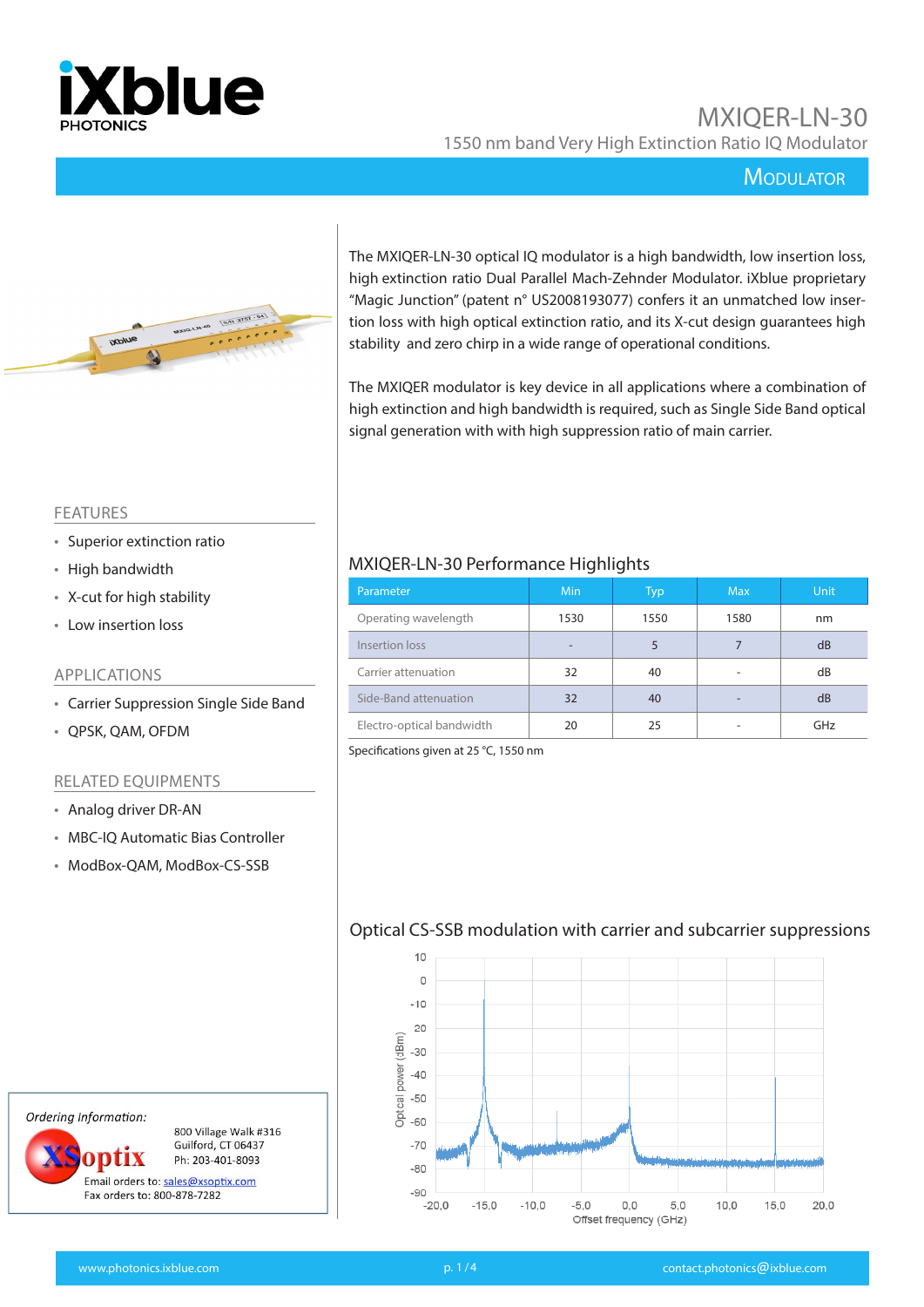

## **MODULATOR**

### Electrical Characteristics

| Parameter                            | Symbol              | Condition                  | <b>Min</b>               | <b>Typ</b>               | <b>Max</b>               | Unit       |
|--------------------------------------|---------------------|----------------------------|--------------------------|--------------------------|--------------------------|------------|
| Electro-optic bandwidth              | $S_{21}$            | RF electrodes, from 2 GHz  | 20                       | 25                       | $\overline{a}$           | GHz        |
| Ripple $S_{21}$                      | $\Delta S_{21}$     | <b>RF</b> electrodes       | $\overline{\phantom{a}}$ | 0.5                      |                          | dB         |
| Electrical return loss               | $S_{11}$            | RF electrodes, 0 - 20 GHz  | ٠                        | $-12$                    | $-10$                    | dB         |
| $V\pi$ RF @50 kHz                    | $V\pi RF_{50\,kHz}$ | RF, & RF, electrodes       | $\overline{\phantom{a}}$ | 6                        | $\overline{7}$           | $\vee$     |
| $V\pi$ DC <sub>12</sub> , electrodes | $V_{\pi}DC_{1,2}$   | DC, & DC, electrodes       | $\overline{\phantom{a}}$ | 7                        | 7.5                      | V          |
| $V\pi$ DC, electrodes                | $V_{\pi}DC$         | DC <sub>2</sub> electrodes | $\overline{\phantom{a}}$ | 7.5                      | 8.5                      | $\vee$     |
| Impedance matching                   | $Z_{\text{in-RF}}$  | $\overline{\phantom{a}}$   | $\overline{\phantom{a}}$ | 50                       | $\overline{\phantom{a}}$ | $\Omega$   |
| DC input impedance                   | $Z_{\text{in-DC}}$  |                            |                          | $\overline{\phantom{0}}$ |                          | $M \Omega$ |

#### Optical Characteristics

| Parameter             | Symbol     | Condition                      | Min                          | <b>Typ</b>   |                          | <b>Unit</b>              |
|-----------------------|------------|--------------------------------|------------------------------|--------------|--------------------------|--------------------------|
| Crystal               | ۰          | $\overline{\phantom{a}}$       | Lithium Niobate X-Cut Y-Prop |              |                          |                          |
| Operating wavelength  | $\lambda$  | $\overline{\phantom{a}}$       | 1530                         | 1550         | 1580                     | nm                       |
| Insertion loss        | IL         | Without connectors             | $\overline{\phantom{a}}$     | 5            | $\overline{ }$           | dB                       |
| Carrier attenuation   | C-SER      | Measured at 1550 nm and 15 GHz | 32                           | 40           | $\overline{\phantom{a}}$ | dB                       |
| Side-Band attenuation | SB-SER     |                                | 32                           | 40           | $\overline{\phantom{a}}$ | dB                       |
| Optical return loss   | <b>ORL</b> | $\overline{\phantom{a}}$       | $-40$                        | $-45$        | -40                      | dB                       |
| Chirp                 | $\alpha$   | $\overline{\phantom{a}}$       | $-0.1$                       | $\mathbf{0}$ | $-0.1$                   | $\overline{\phantom{a}}$ |

All specifications given at 25°C, 1550 nm, unless differently specified

### Absolute Maximum Ratings

Stresses in excess of the absolute maximum ratings can cause permanent damage to the device. These are absolute stress ratings only. Functional operation of the device is not implied at these or any other conditions in excess of those given in the operational sections of the data sheet. Exposure to absolute maximum ratings for extended periods can adversely affect device reliability.

| Parameter             | Symbol     | <b>Min</b>               | <b>Max</b> | <b>Unit</b>  |
|-----------------------|------------|--------------------------|------------|--------------|
| RF input power        | $EP_{in}$  | $\overline{\phantom{a}}$ | 28         | dBm          |
| Bias voltage          | $V_{bias}$ | $-20$                    | $+20$      |              |
| Optical input power   | $OP_{in}$  |                          | 20         | dBm          |
| Operating temperature | <b>OT</b>  | $\Omega$                 | $+70$      | $^{\circ}$ C |
| Storage temperature   | <b>ST</b>  | -40                      | $+85$      | $\circ$      |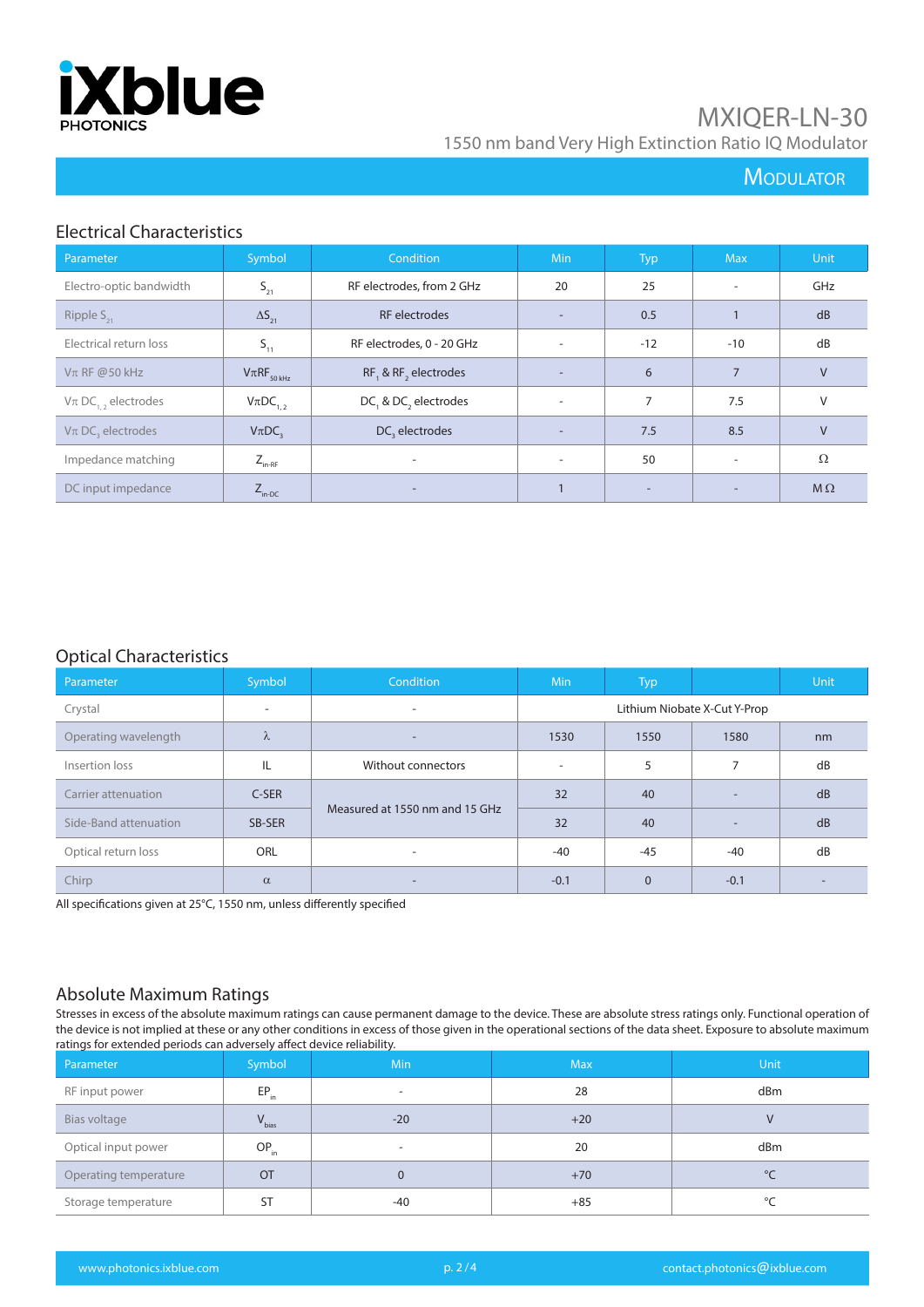

**MODULATOR** 







Optical CS-SSB modulation with carrier and subcarrier (modulation @15 GHz)